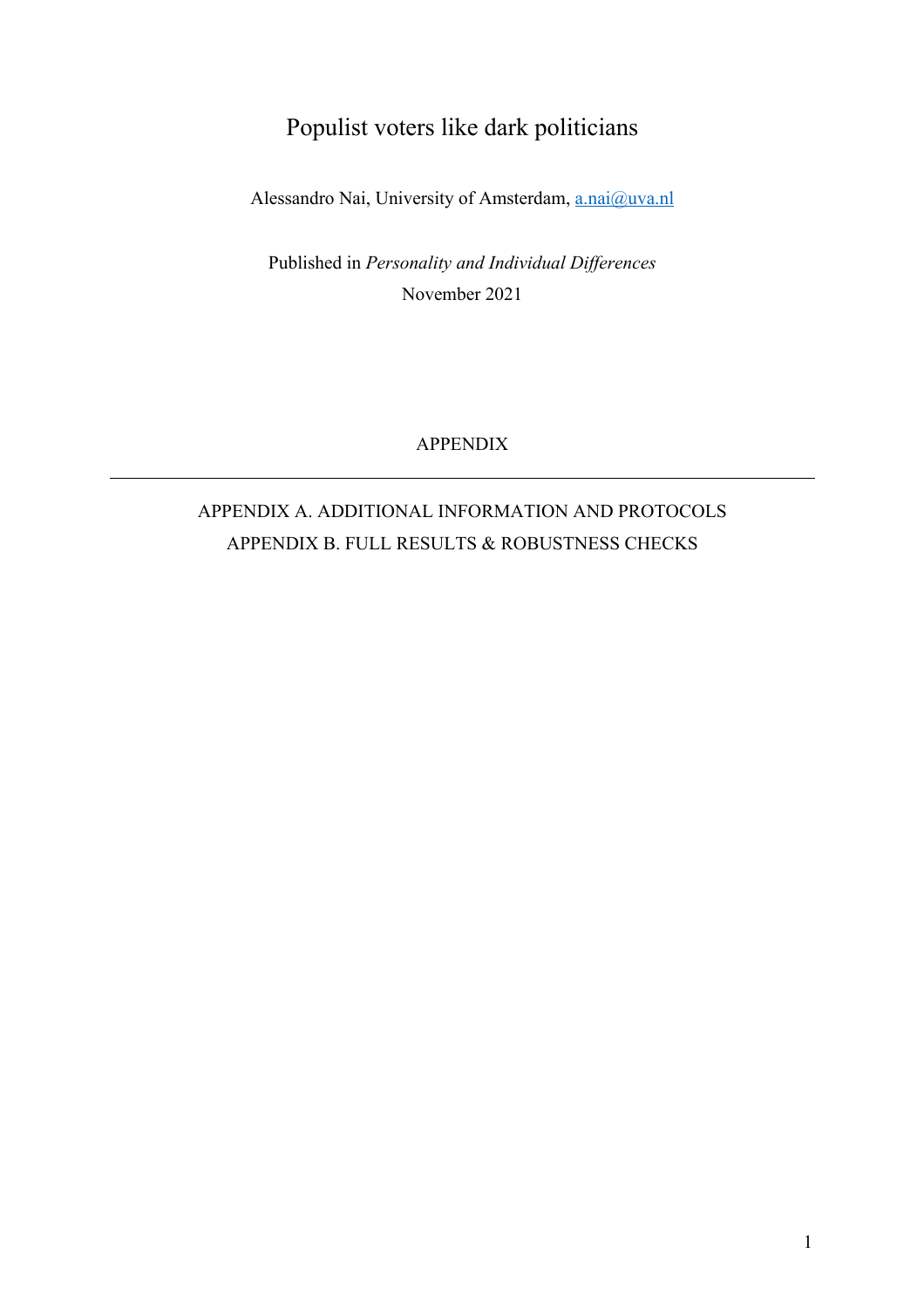## APPENDIX A.

### ADDITIONAL INFORMATION AND PROTOCOLS

| Country       | <b>Election date</b> | Candidate name              | Party                                        | <b>Expert ratings</b><br>BF | DT             |
|---------------|----------------------|-----------------------------|----------------------------------------------|-----------------------------|----------------|
|               |                      |                             |                                              |                             |                |
| Australia     | 18-May-19            | Pauline Hanson              | One Nation                                   | 5                           | 10             |
| Australia     | 18-May-19            | <b>Scott Morrison</b>       | Liberal-National Coalition                   | $\overline{7}$              | 5              |
| Australia     | 18-May-19            | <b>Bill Shorten</b>         | Labor                                        | $\overline{4}$              | $\overline{4}$ |
| Austria       | $15-Oct-17$          | Christian Kern              | Social Democratic Party of Austria           | 5                           | $\overline{4}$ |
| Austria       | $15-Oct-17$          | Sebastian Kurz              | <b>Austrian People's Party</b>               | $\tau$                      | 6              |
| Austria       | $15$ -Oct- $17$      | Heinz-Christian Strache     | Freedom Party of Austria                     | 3                           | 8              |
| <b>Brazil</b> | $7-Oct-18$           | Jair Bolsonaro              | Social Liberal Party                         | $\overline{7}$              | 9              |
| Brazil        | $7-Oct-18$           | Fernando Haddad             | Workers' Party                               | 7                           | 6              |
| Canada        | 21-Oct-19            | Andrew Scheer               | Conservative Party                           | 3                           | 6              |
| Chile         | $19-Nov-17$          | Sebastián Piñera            | Independent candidate / Chile Vamos          | $\overline{4}$              | 7              |
| Costa Rica    | $4-Feb-18$           | Fabricio Alvarado           | National Restoration Party                   | 6                           | $\overline{4}$ |
| Costa Rica    | $4-Feb-18$           | Antonio Álvarez             | National Liberation Party                    | 9                           | 10             |
| Finland       | $14$ -Apr-19         | Petteri Orpo                | National Coalition Party                     | 5                           | 4              |
| Finland       | $14-Apr-19$          | Antti Rinne                 | Social Democratic Party of Finland           | 5                           | 3              |
| France        | $23 - Apr - 17$      | Marine Le Pen               | Front National                               | 6                           | 7              |
| France        | $23 - Apr - 17$      | <b>Emmanuel Macron</b>      | En Marche                                    | 5                           | 9              |
| France        | $23 - Apr - 17$      | Jean-Luc Mélenchon          | La France Insoumise                          | 5                           | 3              |
| Germany       | $24-Sep-17$          | Alexander Gauland           | Alternative for Germany                      | 8                           | 6              |
| Germany       | 24-Sep-17            | Angela Merkel               | CDU/CSU                                      | 11                          | 13             |
| Germany       | 24-Sep-17            | Martin Schulz               | <b>SPD</b>                                   | 11                          | 13             |
| Hungary       | $8 - Apr - 18$       | Viktor Orbán                | Fidesz                                       | $\overline{4}$              | $\overline{4}$ |
| Iceland       | 28-Oct-17            | Bjarni Benediktsson         | <b>Independence Party</b>                    | 5                           | 3              |
| Iceland       | 29-Oct-16            | Oddný Guðbjörg Harðardóttir | Social Democratic Alliance                   | $\overline{4}$              | $\overline{4}$ |
| Iceland       | 29-Oct-16            | Katrín Jakobsdóttir         | Left-Green Movement                          | 3                           | 3              |
| Iceland       | $29$ -Oct-16         | Birgitta Jónsdóttir         | Pirate Party                                 | $\overline{4}$              | 3              |
| Italy         | 4-Mar-18             | Silvio Berlusconi           | Forza Italia                                 | 9                           | 9              |
| Italy         | $4-Mar-18$           | Luigi Di Maio               | Movimento 5 Stelle                           | 5                           | $\overline{7}$ |
| Italy         | $4-Mar-18$           | Matteo Renzi                | Partito Democratico                          | $\tau$                      | 5              |
| Italy         | $4-Mar-18$           | Matteo Salvini              | Lega                                         | 3                           | 6              |
| Lithuania     | $9$ -Oct-16          | Algirdas Butkevičius        | Social Democratic Party of Lithuania         | 5                           | 5              |
| Lithuania     | $9$ -Oct-16          | Ramūnas Karbauskis          | Lithuanian Peasant and Greens Union          | 3                           | 5              |
| Lithuania     | $9$ -Oct-16          | Gabrielius Landsbergis      | Homeland Union - Lith. Christian Democrats   | 6                           | 5              |
| Montenegro    | $16$ -Oct- $16$      | Milo Đukanović              | Democratic Party of Socialists of Montenegro | 5                           | 5              |
| Montenegro    | $16$ -Oct- $16$      | Miodrag Lekić               | Key Coalition                                | 8                           | 5              |
| New Zealand   | $23-Sep-17$          | <b>Bill English</b>         | National                                     | $\overline{4}$              | 5              |
| Norway        | $11-Sep-17$          | Erna Solberg                | Conservative Party                           | 6                           | $\overline{4}$ |
| Norway        | $11-Sep-17$          | Jonas Gahr Støre            | Labour Party                                 | 7                           | 3              |
| Portugal      | $6$ -Oct-19          | António Costa               | Socialist Party                              | 11                          | 7              |
| Portugal      | $6$ -Oct-19          | Catarina Martins            | Left Bloc                                    | 5                           | 9              |
| Portugal      | $6$ -Oct-19          | Rui Rio                     | Social Democratic Party                      | 5                           | 5              |
| Sweden        | $9-Sep-18$           | Jimmie Åkesson              | <b>Sweden Democrats</b>                      | $\tau$                      | 7              |
| Sweden        | $9-Sep-18$           | Stefan Löfven               | Swedish Social Democratic Party              | $\overline{4}$              | 6              |
| Turkey        | 24-Jun-18            | Recep Tayyip Erdoğan        | Justice and Development Party                | $\tau$                      | 12             |
| UK            | 8-Jun-17             | Jeremy Corbyn               | Labour Party                                 | 12                          | 6              |
| UK            | 8-Jun-17             | Tim Farron                  | Liberal Democrats                            | 3                           | 3              |
| UK            | 8-Jun-17             | Theresa May                 | Conservative Party                           | 8                           | 13             |
| UK            | 8-Jun-17             | Paul Nuttall                | UK Independence Party                        | 6                           | $\overline{4}$ |
| <b>USA</b>    | 8-Nov-16             | Hillary Clinton             | Democratic Party                             | 32                          | 25             |
| <b>USA</b>    | 8-Nov-16             | Donald Trump                | Republican Party                             | 27                          | 33             |
|               |                      |                             |                                              |                             |                |

## **Table A1.** Candidates under investigation

Expert rating: Number of experts that have provided ratings for the Big Five (BF) and Dark Triad (DT).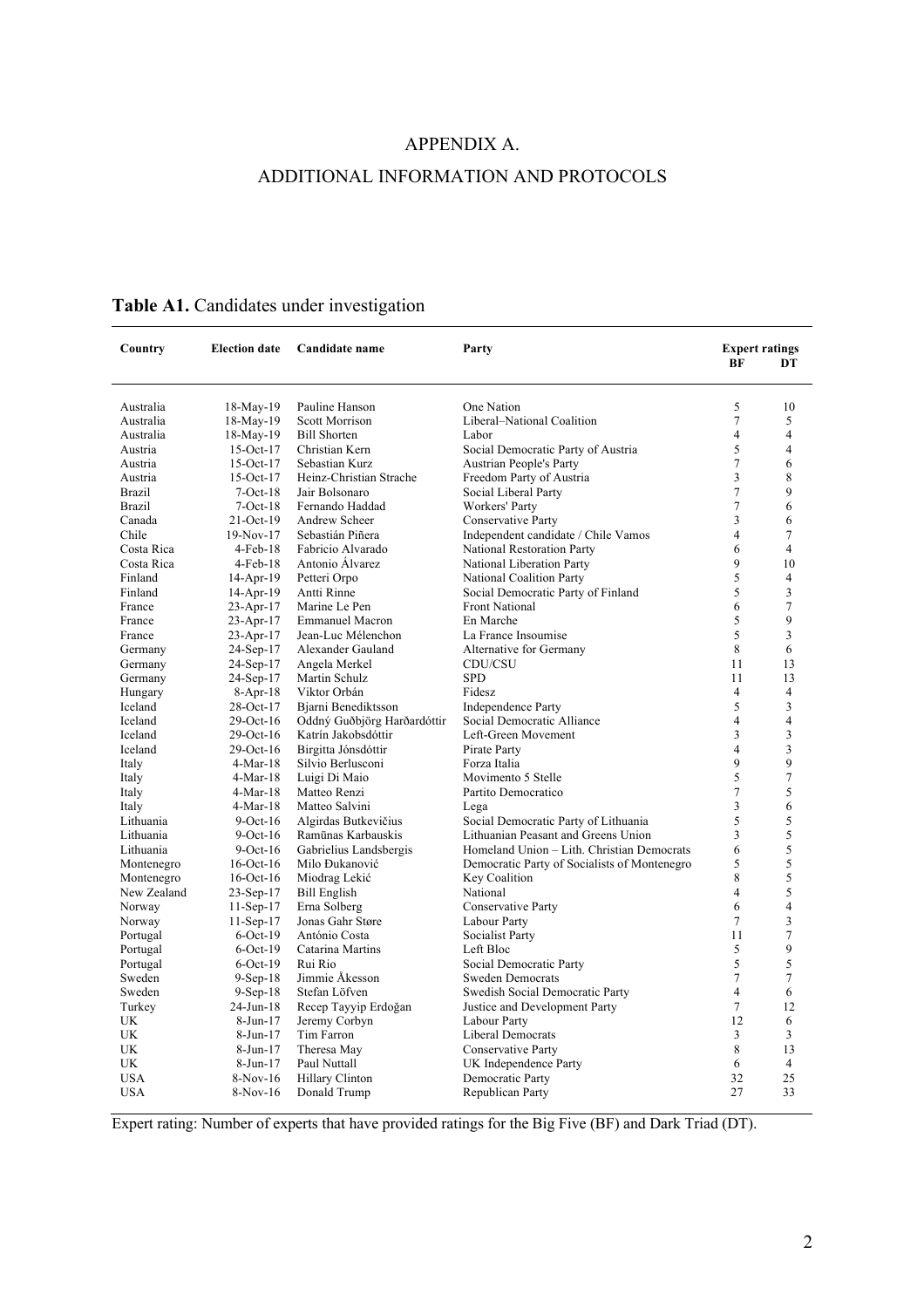| Country       | <b>Election date</b> | Candidate          | Е    | A    | C    | Es   | О    | N    | P    | М    | Dark core |
|---------------|----------------------|--------------------|------|------|------|------|------|------|------|------|-----------|
| Australia     | 18-May-19            | Hanson             | 2.80 | 0.60 | 1.70 | 0.50 | 0.30 | 3.50 | 3.20 | 2.30 | 3.00      |
| Australia     | 18-May-19            | Morrison           | 3.39 | 1.22 | 2.47 | 2.20 | 0.67 | 3.30 | 2.50 | 3.50 | 3.10      |
| Australia     | 18-May-19            | Shorten            | 1.80 | 1.80 | 3.30 | 2.70 | 1.75 | 2.88 | 1.50 | 2.25 | 2.21      |
| Austria       | $15-Oct-17$          | Kern               | 2.33 | 2.67 | 3.08 | 2.30 | 2.38 | 2.40 | 1.05 | 1.40 | 1.62      |
| Austria       | $15-Oct-17$          | Kurz               | 1.24 | 1.85 | 3.72 | 3.17 | 1.25 | 3.63 | 2.64 | 2.57 | 2.95      |
| Austria       | $15-Oct-17$          | Strache            | 3.33 | 1.17 | 3.33 | 2.33 | 1.00 | 3.31 | 2.38 | 2.11 | 2.60      |
| <b>Brazil</b> | $7-Oct-18$           | Bolsonaro          | 2.75 | 1.15 | 1.83 | 1.03 | 1.60 | 3.50 | 3.17 | 3.33 | 3.33      |
| Brazil        | $7-Oct-18$           | Haddad             | 1.50 | 2.25 | 3.01 | 3.19 | 3.04 | 2.29 | 1.50 | 1.19 | 1.66      |
| Canada        | 21-Oct-19            | Scheer             | 0.93 | 1.35 | 2.71 | 2.50 | 0.13 | 2.48 | 1.50 | 1.64 | 1.87      |
| Chile         | 19-Nov-17            | Piñera             | 2.75 | 2.00 | 2.88 | 2.25 | 1.38 | 3.29 | 2.93 | 2.79 | 3.00      |
| Costa Rica    | $4-Feb-18$           | Alvarado           | 2.80 | 2.68 | 2.36 | 2.83 | 1.13 | 3.54 | 2.14 | 3.02 | 2.90      |
| Costa Rica    | $4-Feb-18$           | Alvarez            | 1.60 | 2.14 | 2.50 | 1.33 | 1.33 | 3.43 | 2.68 | 2.82 | 2.98      |
| Finland       | $14$ -Apr-19         | Orpo               | 1.67 | 2.08 | 3.00 | 3.42 | 1.20 | 3.13 | 1.75 | 2.25 | 2.38      |
| Finland       | $14$ -Apr-19         | Rinne              | 1.80 | 2.00 | 2.60 | 2.20 | 1.40 | 1.63 | 1.20 | 1.50 | 1.44      |
| France        | $23 - Apr - 17$      | Le Pen             | 2.93 | 1.07 | 2.43 | 2.14 | 2.01 | 3.00 | 3.26 | 3.28 | 3.18      |
| France        | $23 - Apr - 17$      | Macron             | 2.70 | 2.40 | 3.20 | 2.70 | 3.10 | 3.55 | 1.99 | 2.68 | 2.74      |
| France        | $23 - Apr - 17$      | Mélenchon          | 3.42 | 1.50 | 2.33 | 0.73 | 3.05 | 3.25 | 1.96 | 2.67 | 2.63      |
| Germany       | 24-Sep-17            | Gauland            | 2.21 | 0.34 | 2.39 | 1.99 | 1.27 | 3.10 | 3.58 | 2.62 | 3.10      |
| Germany       | 24-Sep-17            | Merkel             | 0.56 | 2.41 | 3.80 | 3.73 | 1.65 | 1.82 | 1.89 | 1.51 | 1.74      |
| Germany       | 24-Sep-17            | Schulz             | 2.20 | 2.04 | 2.63 | 2.23 | 2.25 | 2.29 | 1.63 | 1.46 | 1.79      |
| Hungary       | $8-Apr-18$           | Orbán              | 3.10 | 0.80 | 3.33 | 2.00 | 2.10 | 3.50 | 3.25 | 2.88 | 3.21      |
| Iceland       | 28-Oct-17            | Benediktsson       | 2.80 | 2.00 | 3.70 | 3.10 | 1.40 | 3.25 | 2.25 | 3.08 | 2.86      |
| Iceland       | $29$ -Oct- $16$      | Harðardóttir       | 3.13 | 2.25 | 2.00 | 1.63 | 3.75 | 2.88 | 2.63 | 2.00 | 2.50      |
| Iceland       | 29-Oct-16            | Jakobsdóttir       | 3.13 | 2.88 | 3.42 | 3.50 | 3.25 | 0.67 | 0.83 | 1.00 | 0.83      |
| Iceland       | 29-Oct-16            | Jónsdóttir         | 2.88 | 2.00 | 3.13 | 3.00 | 1.75 | 2.38 | 2.38 | 2.21 | 2.32      |
| Italy         | $4-Mar-18$           | Berlusconi         | 3.45 | 2.62 | 2.10 | 2.10 | 2.35 | 3.61 | 2.94 | 3.39 | 3.31      |
| Italy         | $4-Mar-18$           | Di Maio            | 2.48 | 1.21 | 2.60 | 1.83 | 1.64 | 2.83 | 1.83 | 2.28 | 2.31      |
| Italy         | $4-Mar-18$           | Renzi              | 3.00 | 1.71 | 2.00 | 2.07 | 2.00 | 3.50 | 3.20 | 2.60 | 3.10      |
| Italy         | $4-Mar-18$           | Salvini            | 3.03 | 1.40 | 1.98 | 1.10 | 2.43 | 2.83 | 2.42 | 2.33 | 2.53      |
| Lithuania     | $9$ -Oct- $16$       | <b>Butkevičius</b> | 1.37 | 2.83 | 1.25 | 2.08 | 0.75 | 3.00 | 1.50 | 2.10 | 2.20      |
| Lithuania     | $9$ -Oct-16          | Karbauskis         | 1.63 | 2.25 | 3.63 | 3.13 | 2.79 | 2.63 | 1.65 | 2.97 | 2.42      |
| Lithuania     | $9$ -Oct-16          | Landsbergis        | 3.17 | 2.42 | 3.17 | 2.50 | 3.25 | 3.30 | 1.90 | 2.40 | 2.53      |
| Montenegro    | $16$ -Oct- $16$      | <b>Dukanović</b>   | 2.40 | 1.60 | 3.40 | 2.20 | 1.60 | 2.98 | 2.83 | 2.75 | 2.86      |
| Montenegro    | $16$ -Oct- $16$      | Lekić              | 1.25 | 1.94 | 2.88 | 3.19 | 1.75 | 2.60 | 0.90 | 1.00 | 1.50      |
| New Zealand   | 23-Sep-17            | English            | 1.13 | 1.25 | 3.13 | 3.25 | 0.88 | 2.70 | 2.50 | 2.10 | 2.43      |
| Norway        | $11-Sep-17$          | Solberg            | 2.14 | 2.43 | 3.14 | 3.57 | 1.64 | 1.50 | 2.13 | 1.75 | 1.79      |
| Norway        | $11-Sep-17$          | Støre              | 2.00 | 2.21 | 3.43 | 3.07 | 1.86 | 2.30 | 0.83 | 1.08 | 1.41      |
| Portugal      | $6$ -Oct-19          | Costa              | 2.65 | 2.12 | 2.88 | 2.13 | 2.50 | 3.65 | 2.13 | 2.72 | 2.84      |
| Portugal      | $6$ -Oct-19          | Martins            | 2.62 | 1.89 | 3.02 | 2.83 | 2.62 | 2.73 | 1.91 | 1.86 | 2.17      |
| Portugal      | $6$ -Oct-19          | Rio                | 2.03 | 1.67 | 3.00 | 2.58 | 1.67 | 2.30 | 1.30 | 1.80 | 1.80      |
| Sweden        | $9-Sep-18$           | Åkesson            | 2.50 | 0.71 | 2.50 | 1.64 | 1.14 | 2.07 | 2.64 | 1.93 | 2.21      |
| Sweden        | $9-Sep-18$           | Löfven             | 0.75 | 2.63 | 3.25 | 2.75 | 1.13 | 1.64 | 1.06 | 1.29 | 1.33      |
| Turkey        | 24-Jun-18            | Erdoğan            | 3.16 | 0.63 | 2.69 | 0.75 | 2.06 | 3.63 | 3.50 | 2.92 | 3.35      |
| UK            | 8-Jun-17             | Corbyn             | 1.50 | 1.79 | 2.07 | 2.39 | 2.33 | 1.88 | 2.17 | 1.38 | 1.81      |
| UK            | 8-Jun-17             | Farron             | 2.67 | 2.50 | 3.33 | 2.67 | 2.33 | 3.00 | 1.75 | 1.40 | 2.05      |
| UK            | 8-Jun-17             | May                | 0.74 | 1.06 | 1.94 | 1.67 | 0.64 | 2.54 | 3.15 | 2.29 | 2.66      |
| UK            | 8-Jun-17             | Nuttall            | 2.33 | 1.08 | 1.00 | 1.50 | 1.17 | 3.25 | 3.00 | 2.13 | 2.79      |
| <b>USA</b>    | $8-Nov-16$           | Clinton            | 2.00 | 2.03 | 3.48 | 3.12 | 2.21 | 2.87 | 1.70 | 2.22 | 2.27      |
| <b>USA</b>    | $8-Nov-16$           | Trump              | 3.61 | 0.18 | 0.68 | 0.43 | 1.88 | 3.91 | 3.66 | 3.44 | 3.67      |
| Mean          |                      |                    | 2.31 | 1.77 | 2.72 | 2.31 | 1.81 | 2.84 | 2.21 | 2.25 | 2.43      |
| SD            |                      |                    | 0.81 | 0.68 | 0.71 | 0.82 | 0.80 | 0.68 | 0.77 | 0.69 | 0.64      |

**Table A2.** Personality scores for all candidates (mean scores across expert ratings)

 $E =$  Extraversion,  $A =$  Agreeableness,  $C =$  Conscientiousness,  $Es =$  Emotional stability,  $O =$  Openness

 $N =$  Narcissism,  $P =$  Psychopathy,  $M =$  Machiavellianism.

All variable range between 0 "very low" and 4 "very high."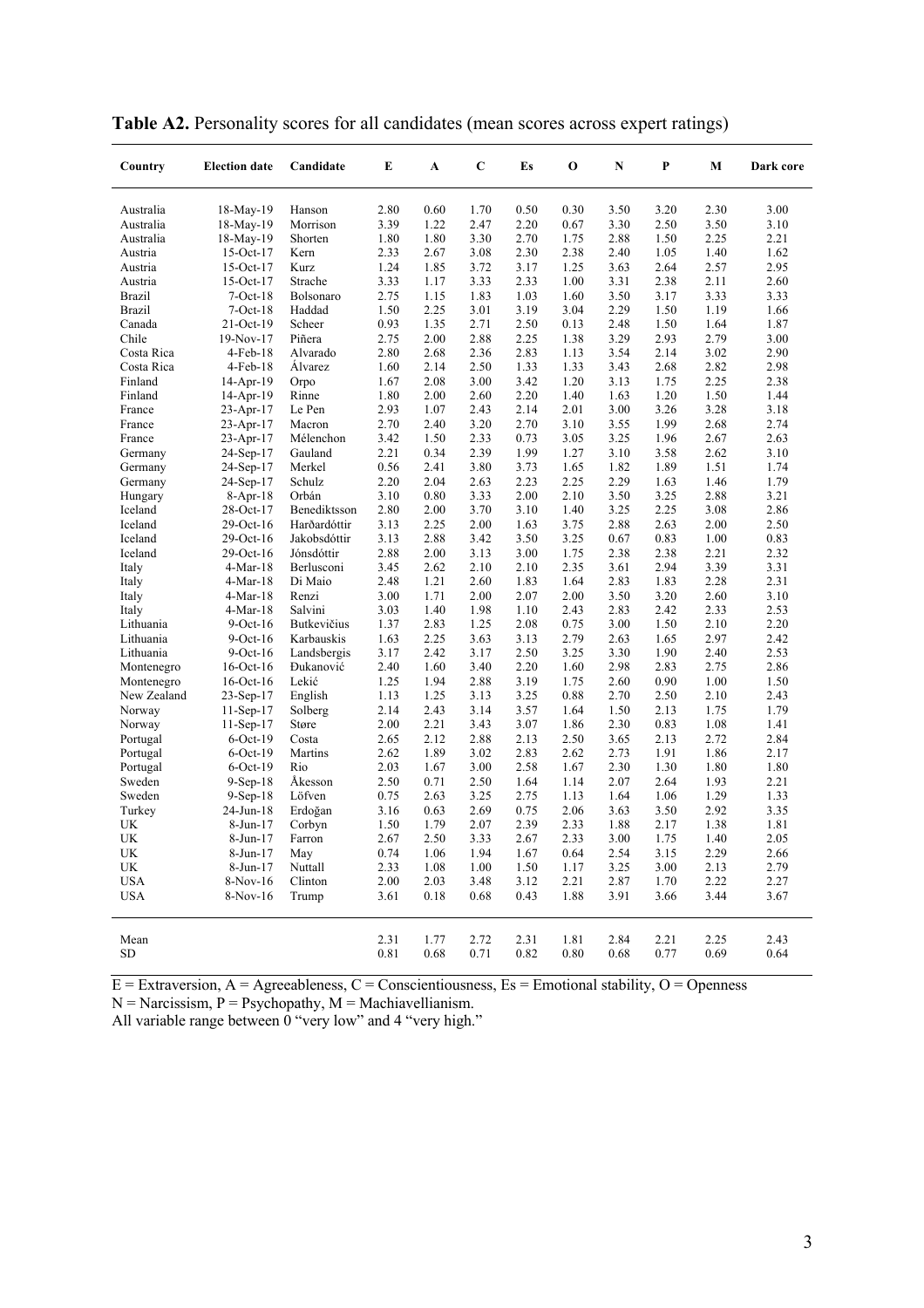|                           |                                  |                           | <b>Standard deviations</b> |              |              |              |              |              |              |              |
|---------------------------|----------------------------------|---------------------------|----------------------------|--------------|--------------|--------------|--------------|--------------|--------------|--------------|
| Country                   | <b>Election date</b>             | Candidate                 | E                          | A            | $\mathbf C$  | Es           | 0            | ${\bf N}$    | P            | М            |
| Australia                 | AUS_L_20190518                   | Hanson                    | 1.10                       | 0.93         | 0.97         | 0.55         | 0.45         | 0.58         | 0.97         | 1.08         |
| Australia                 | AUS L 20190518                   | Morrison                  | 0.75                       | 0.83         | 1.16         | 0.87         | 0.70         | 0.50         | 0.97         | 0.55         |
| Australia                 | AUS L 20190518                   | Shorten                   | 1.07                       | 0.64         | 0.69         | 1.06         | 0.85         | 0.75         | 1.11         | 0.88         |
| Austria                   | AUT L 20171015                   | Kern                      | 1.29                       | 0.90         | 0.46         | 0.89         | 0.94         | 1.41         | 0.92         | 1.09         |
| Austria                   | AUT L 20171015                   | Kurz                      | 1.42                       | 1.21         | 0.89         | 0.82         | 1.09         | 0.46         | 1.45         | 1.11         |
| Austria                   | AUT L 20171015                   | Strache                   | 0.29                       | 0.29         | 0.79         | 1.34         | 1.00         | 0.75         | 1.00         | 1.10         |
| <b>Brazil</b>             | BRA P 20181007                   | Bolsonaro                 | 1.19                       | 1.18         | 1.27         | 1.04         | 1.03         | 0.85         | 1.33         | 0.99         |
| <b>Brazil</b>             | BRA P 20181007                   | Haddad                    | 0.59                       | 1.02         | 1.15         | 1.11         | 0.65         | 0.90         | 0.98         | 1.25         |
| Canada                    | CAN_L_20191021                   | Scheer                    | 0.96                       | 0.91         | 0.51         | 1.24         | 0.25         | 0.61         | 1.22         | 0.84         |
| Chile                     | CHL P 20171119                   | Piñera                    | 0.50                       | 1.12         | 1.65         | 1.35         | 1.12         | 1.17         | 1.01         | 0.97         |
| Costa Rica                | CRI P 20180204                   | Alvarado                  | 1.16                       | 0.84         | 0.95         | 0.74         | 1.06         | 0.53         | 1.64         | 1.08         |
| Costa Rica                | CRI P 20180204                   | Alvarez                   | 0.81                       | 0.93         | 1.19         | 1.12         | 1.21         | 0.80         | 1.02         | 1.25         |
| Finland                   | FIN L 20190414                   | Orpo                      | 1.11                       | 1.03         | 0.92         | 0.53         | 0.59         | 0.89         | 0.88         | 1.46         |
| Finland                   | FIN L 20190414                   | Rinne                     | 1.22                       | 0.97         | 1.24         | 1.07         | 1.03         | 0.74         | 0.45         | 0.55         |
| France                    | FRA P 20170423                   | Le Pen                    | 1.13                       | 0.60         | 1.01         | 0.98         | 0.55         | 1.16         | 0.98         | 0.83         |
| France                    | FRA P 20170423                   | Macron                    | 0.88                       | 0.77         | 0.63         | 0.77         | 0.84         | 0.57         | 1.22         | 0.94         |
| France                    | FRA P 20170423                   | Mélenchon                 | 1.06                       | 0.89         | 0.98         | 0.83         | 1.11         | 1.15         | 1.33         | 1.29         |
| Germany                   | DEU L 20170924                   | Gauland                   | 1.29                       | 0.57         | 0.90         | 0.92         | 1.15         | 0.80         | 0.61         | 1.16         |
| Germany                   | DEU L 20170924                   | Merkel                    | 0.65                       | 1.20         | 0.46         | 0.44         | 0.93         | 1.18         | 0.96         | 0.97         |
| Germany                   | DEU L 20170924                   | Schulz                    | 1.04                       | 1.16         | 1.21         | 1.21         | 1.30         | 1.25         | 1.09         | 1.03         |
| Hungary                   | HUN L 20180408                   | Orbán                     | 0.84                       | 0.89         | 0.52         | 1.05         | 1.14         | 0.58         | 0.70         | 0.66         |
| Iceland                   | ICE L 20171028                   | Benediktsson              | 1.18                       | 0.97         | 0.27         | 0.84         | 0.92         | 0.96         | 1.23         | 0.58         |
| Iceland                   | ICE L 20161029                   | Harðardóttir              | 1.04                       | 0.29         | 0.88         | 0.66         | 0.50         | 0.63         | 1.13         | 0.88         |
| Iceland                   | ICE L 20161029                   | Jakobsdóttir              | 0.89                       | 1.04         | 0.58         | 0.50         | 0.70         | 0.58         | 1.44         | 1.33         |
| Iceland                   | ICE L 20161029                   | Jónsdóttir                | 0.75                       | 1.12         | 1.24         | 0.50         | 0.70         | 0.54         | 1.34         | 0.77         |
| Italy                     | ITA L 20180304                   | Berlusconi                | 0.82                       | 1.28         | 1.13         | 1.11         | 1.69         | 0.86         | 1.17         | 0.70         |
| Italy                     | ITA L 20180304                   | Di Maio                   | 1.07                       | 1.21         | 0.71         | 1.11         | 1.02         | 0.68         | 1.40         | 1.03         |
| Italy                     | ITA L 20180304                   | Renzi                     | 0.98                       | 1.07         | 1.33         | 1.05         | 1.38         | 0.64         | 0.82         | 1.56         |
| Italy                     | ITA L 20180304                   | Salvini                   | 0.85                       | 1.59         | 1.13         | 0.50         | 1.39         | 1.44         | 1.44         | 1.78         |
| Lithuania                 | LTH_L_20161009                   | Butkevičius               | 0.53                       | 0.96         | 0.84         | 1.34         | 0.84         | 0.77         | 0.45         | 1.03         |
| Lithuania                 | LTH L 20161009                   | Karbauskis                | 1.25                       | 0.87         | 0.54         | 0.77         | 0.77         | 1.17         | 1.31         | 0.86         |
| Lithuania                 | LTH L 20161009                   | Landsbergis               | 0.48                       | 0.94         | 0.48         | 0.67         | 0.59         | 0.87         | 0.72         | 0.77         |
| Montenegro                | MTN L 20161016<br>MTN L 20161016 | <b>Dukanović</b><br>Lekić | 1.00<br>1.28               | 1.15<br>0.85 | 0.54<br>1.19 | 0.73<br>1.08 | 1.11<br>0.87 | 0.80<br>1.14 | 1.19<br>0.82 | 0.90<br>1.21 |
| Montenegro<br>New Zealand | NZL L 20170923                   | English                   | 0.75                       | 0.87         |              | 0.50         | 0.90         | 0.64         | 1.14         | 0.77         |
| Norway                    | NOR L 20170911                   | Solberg                   | 1.05                       | 1.09         | 1.46<br>0.84 | 0.51         | 1.25         | 0.79         | 1.19         | 1.00         |
| Norway                    | NOR L 20170911                   | Støre                     | 0.98                       | 0.97         | 0.59         | 1.01         | 0.96         | 0.87         | 1.12         | 0.90         |
| Portugal                  | PRT L 20191006                   | Costa                     | 1.00                       | 0.95         | 0.93         | 1.05         | 1.01         | 0.57         | 1.40         | 1.38         |
| Portugal                  | PRT L 20191006                   | Martins                   | 1.00                       | 1.17         | 0.98         | 0.88         | 0.90         | 1.01         | 1.33         | 1.37         |
| Portugal                  | PRT L 20191006                   | Rio                       | 1.05                       | 0.83         | 1.08         | 0.98         | 1.31         | 1.58         | 0.87         | 1.72         |
| Sweden                    | SWE L 20180909                   | Åkesson                   | 0.95                       | 0.61         | 0.96         | 1.26         | 0.88         | 1.11         | 0.58         | 0.65         |
| Sweden                    | SWE L 20180909                   | Löfven                    | 0.70                       | 0.48         | 0.70         | 1.44         | 0.54         | 1.09         | 0.47         | 1.08         |
| Turkey                    | TUR_P_20180624                   | Erdoğan                   | 0.99                       | 0.82         | 1.09         | 0.89         | 1.16         | 0.64         | 0.71         | 0.81         |
| UK                        | GBR L 20170608                   | Corbyn                    | 1.02                       | 1.18         | 1.44         | 1.21         | 1.34         | 1.39         | 1.09         | 1.06         |
| UK                        | GBR L 20170608                   | Farron                    | 0.87                       | 0.58         | 0.58         | 0.58         | 0.58         | 0.85         | 1.23         | 1.03         |
| UK                        | GBR L 20170608                   | May                       | 0.86                       | 1.05         | 1.37         | 1.14         | 0.49         | 1.21         | 0.71         | 0.91         |
| UK                        | GBR L 20170608                   | Nuttall                   | 0.89                       | 1.28         | 0.75         | 1.01         | 0.99         | 0.89         | 0.35         | 0.80         |
| <b>USA</b>                | USA P 20161108                   | Clinton                   | 1.20                       | 1.19         | 0.97         | 1.16         | 1.13         | 0.85         | 1.40         | 1.16         |
| <b>USA</b>                | USA P 20161108                   | Trump                     | 0.61                       | 0.46         | 0.94         | 0.79         | 1.17         | 0.32         | 0.95         | 0.74         |
|                           |                                  |                           | 0.95                       | 0.93         | 0.92         | 0.92         | 0.94         | 0.87         | 1.04         | 1.02         |
| Mean                      |                                  |                           |                            |              |              |              |              |              |              |              |

## **Table A3.** Personality scores for all candidates; expert agreement (standard deviations)

 $\overline{E}$  = Extraversion, A = Agreeableness, C = Conscientiousness, Es = Emotional stability, O = Openness, N = Narcissism,  $P =$  Psychopathy,  $M =$  Machiavellianism.

Original variable range between 0 "very low" and 4 "very high"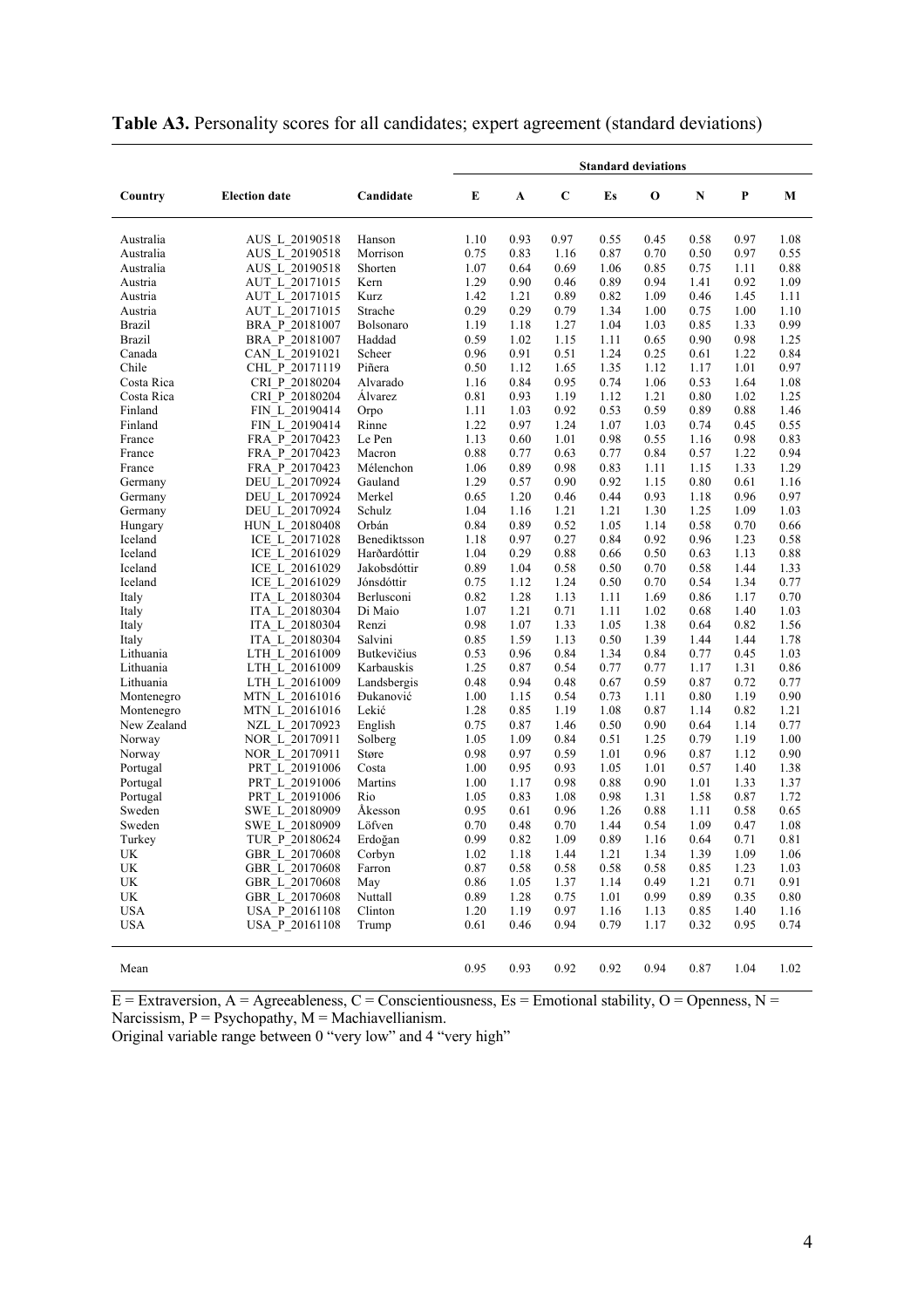#### **Table A4.** Personality batteries

#### **Big Five**

(TIPI, adapted from Gosling et al., 2013)

*Here are a number of personality traits that may or may not apply to [candidate]. Please indicate the extent to which you agree or disagree with the following statements. You should rate the extent to which the pair of traits applies to [candidate], even if one characteristic applies more strongly than the other. In your opinion, [candidate] might be someone who is...*

- *(bf1) … Extraverted, enthusiastic*
- *(bf2) … Critical, quarrelsome*
- *(bf3) … Dependable, self-disciplined*
- *(bf4) … Anxious, easily upset*
- *(bf5) … Open to new experiences, complex*
- *(bf6) … Reserved, quiet*
- *(bf7) … Sympathetic, warm*
- *(bf8) … Disorganized, careless*
- *(bf9) … Calm, emotionally stable*
- *(bf10) … Conventional, uncreative*

[0 'disagree strongly' to 4 'agree strongly']

**Extraversion** is the average score of bf1 and bf6 (reversed) **Agreeableness** is the average score of bf2 (reversed) and bf7 **Conscientiousness** is the average score of bf3 and bf8 (reversed) **Emotional stability** is the average score of bf4 (reversed) and bf9 **Openness** is the average score of bf5 and bf10 (reversed)

#### **Dark Triad**

(simplified D12, adapted from Jonason & Webster, 2010)

*Next, please indicate the extent to which you agree or disagree with the following statements, related to personality traits that may or may not apply to [candidate]. In your opinion, [candidate] might be someone who ...*

- *(dt1) … Wants to be admired by others*
- *(dt2) … Shows a lack of remorse*
- *(dt3) … Might manipulate others to succeed*
- *(dt4) … Wants attention from others*
- *(dt5) … Tends to be callous or insensitive*
- *(dt6) … Tends to use flattery to succeed*

[0 'disagree strongly' to 4 'agree strongly']

**Narcissism** is the average score of dt1 and dt4 **Psychopathy** is the average score of dt2 and dt5 **Machiavellianism** is the average score of dt3 and dt6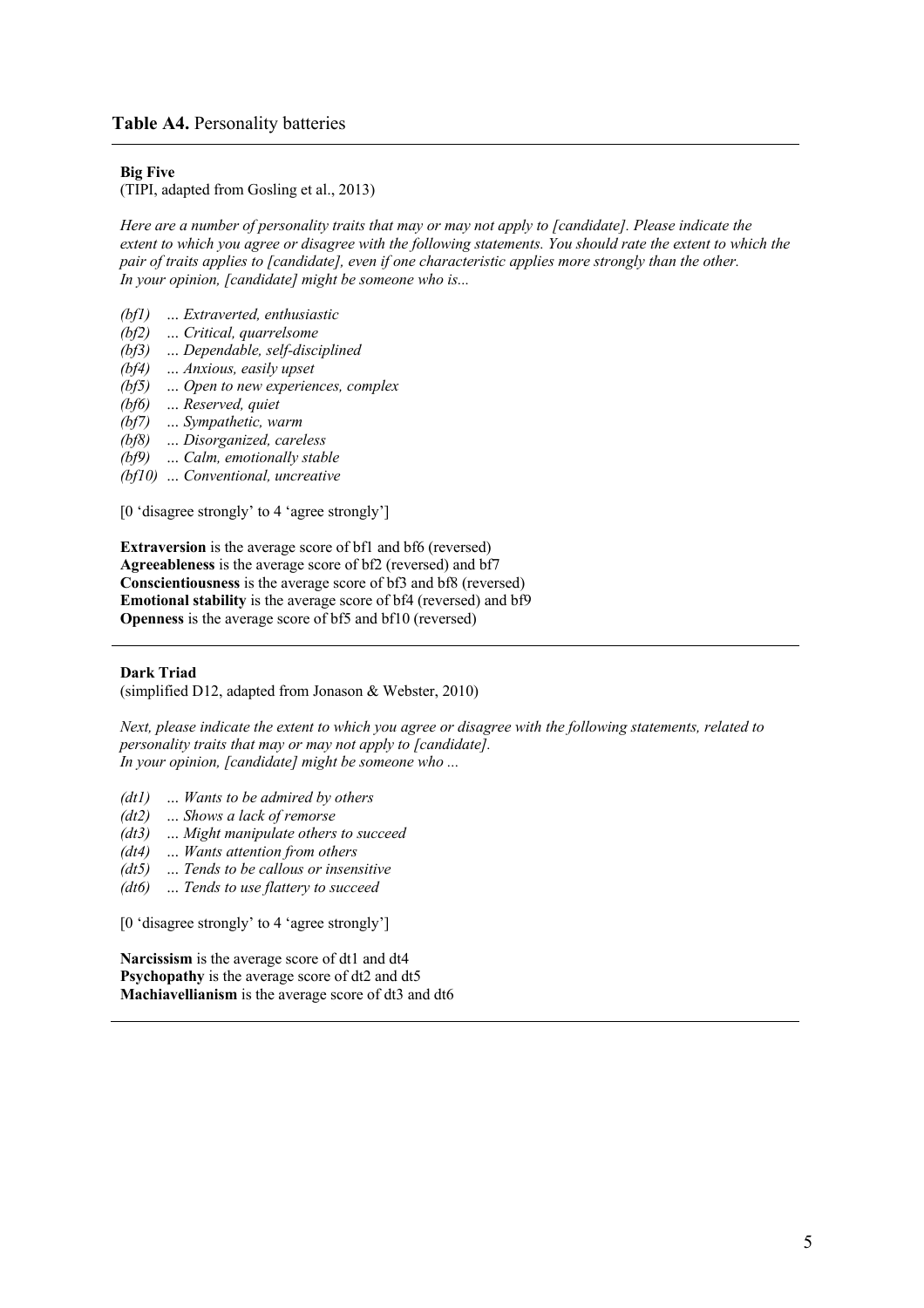## **Figure A1.** Stacking procedure

#### Original CSES dataset

New stacked dataset (CSES + NEGex data)



(Voters perceptions)

NEGex data<br>(candidate personality traits)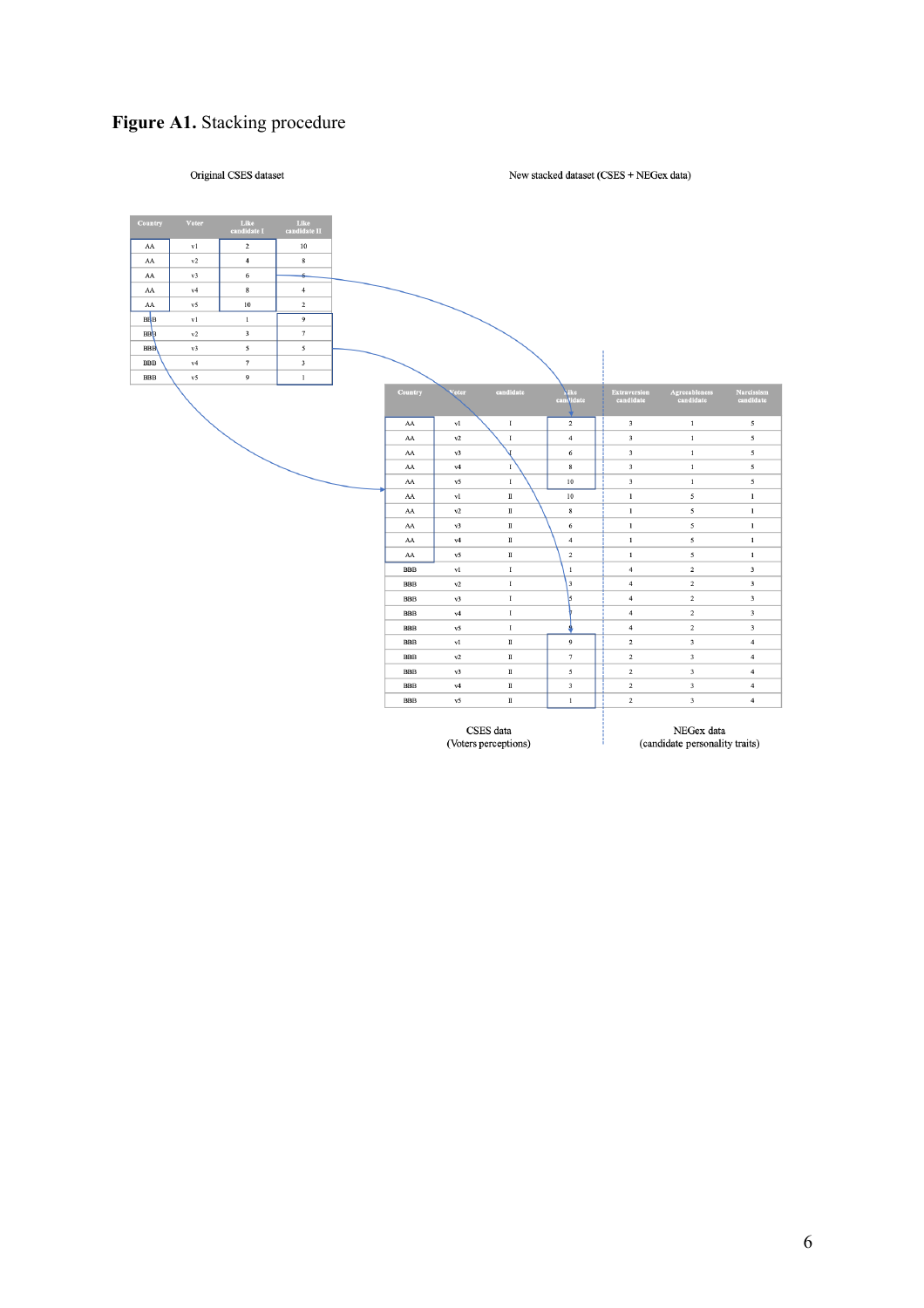#### APPENDIX B.

## FULL RESULTS & ROBUSTNESS CHECKS

## **Table B1**. Candidate likeability

|                                              | M1<br>Coef            | Se      | Sig | M <sub>2</sub><br>Coef | Se      | Sig | M <sub>3</sub><br>Coef | Se      | Sig    |
|----------------------------------------------|-----------------------|---------|-----|------------------------|---------|-----|------------------------|---------|--------|
| <b>V</b> oter                                |                       |         |     |                        |         |     |                        |         |        |
| Populist attitudes (POP)                     | $-0.06$               | (0.02)  | *** | $-0.73$                | (0.05)  | *** | 1.13                   | (0.04)  | ***    |
| Satisfaction with democracy                  | 0.30                  | (0.02)  | *** | 0.30                   | (0.02)  | *** | 0.29                   | (0.02)  | ***    |
| Interest in politics                         | 0.03                  | (0.01)  | *   | 0.04                   | (0.01)  | **  | 0.03                   | (0.01)  | $\ast$ |
| Ideological distance with candidate          | $-5.89$               | (0.06)  | *** | $-5.89$                | (0.06)  | *** | $-5.84$                | (0.06)  | ***    |
| Female                                       | 0.08                  | (0.02)  | *** | 0.07                   | (0.02)  | **  | 0.07                   | (0.02)  | ***    |
| Year born                                    | $-0.01$               | (0.00)  | *** | $-0.01$                | (0.00)  | *** | $-0.01$                | (0.00)  | ***    |
| <b>Candidate</b>                             |                       |         |     |                        |         |     |                        |         |        |
| Female                                       | 0.46                  | (0.34)  |     | 0.44                   | (0.31)  |     | 0.35                   | (0.33)  |        |
| Year born                                    | 0.00                  | (0.01)  |     | 0.00                   | (0.01)  |     | 0.00                   | (0.01)  |        |
| Incumbent                                    | 1.20                  | (0.31)  | *** | 1.17                   | (0.28)  | *** | 1.07                   | (0.31)  | ***    |
| Western country                              | $-0.43$               | (0.32)  |     | $-0.41$                | (0.29)  |     | $-0.43$                | (0.31)  |        |
| Extraversion                                 | 0.22                  | (0.24)  |     | 0.18                   | (0.22)  |     | 0.14                   | (0.24)  |        |
| Agreeableness                                | $-0.21$               | (0.29)  |     | $-0.24$                | (0.26)  |     | 2.01                   | (0.29)  | ***    |
| Conscientiousness                            | 0.34                  | (0.28)  |     | 0.32                   | (0.25)  |     | 0.28                   | (0.27)  |        |
| <b>Emotional stability</b>                   | $-0.13$               | (0.30)  |     | $-0.09$                | (0.28)  |     | $-0.05$                | (0.30)  |        |
| Openness                                     | 0.33                  | (0.21)  |     | 0.35                   | (0.19)  | t   | 0.31                   | (0.20)  |        |
| Dark core                                    | $-0.68$               | (0.33)  | *   | $-1.51$                | (0.31)  | *** | $-0.52$                | (0.32)  |        |
| POP * Dark core                              |                       |         |     | 0.28                   | (0.02)  | *** | $-0.70$                |         | ***    |
| POP * Agreeableness                          |                       |         |     |                        |         |     |                        | (0.02)  |        |
| Intercept                                    | 19.96                 | (23.16) |     | 21.64                  | (21.00) |     | 16.79                  | (22.71) |        |
| N(voters)<br>N(candidates)<br>R <sub>2</sub> | 70,690<br>49<br>0.195 |         |     | 70,690<br>49<br>0.200  |         |     | 70,690<br>49<br>0.213  |         |        |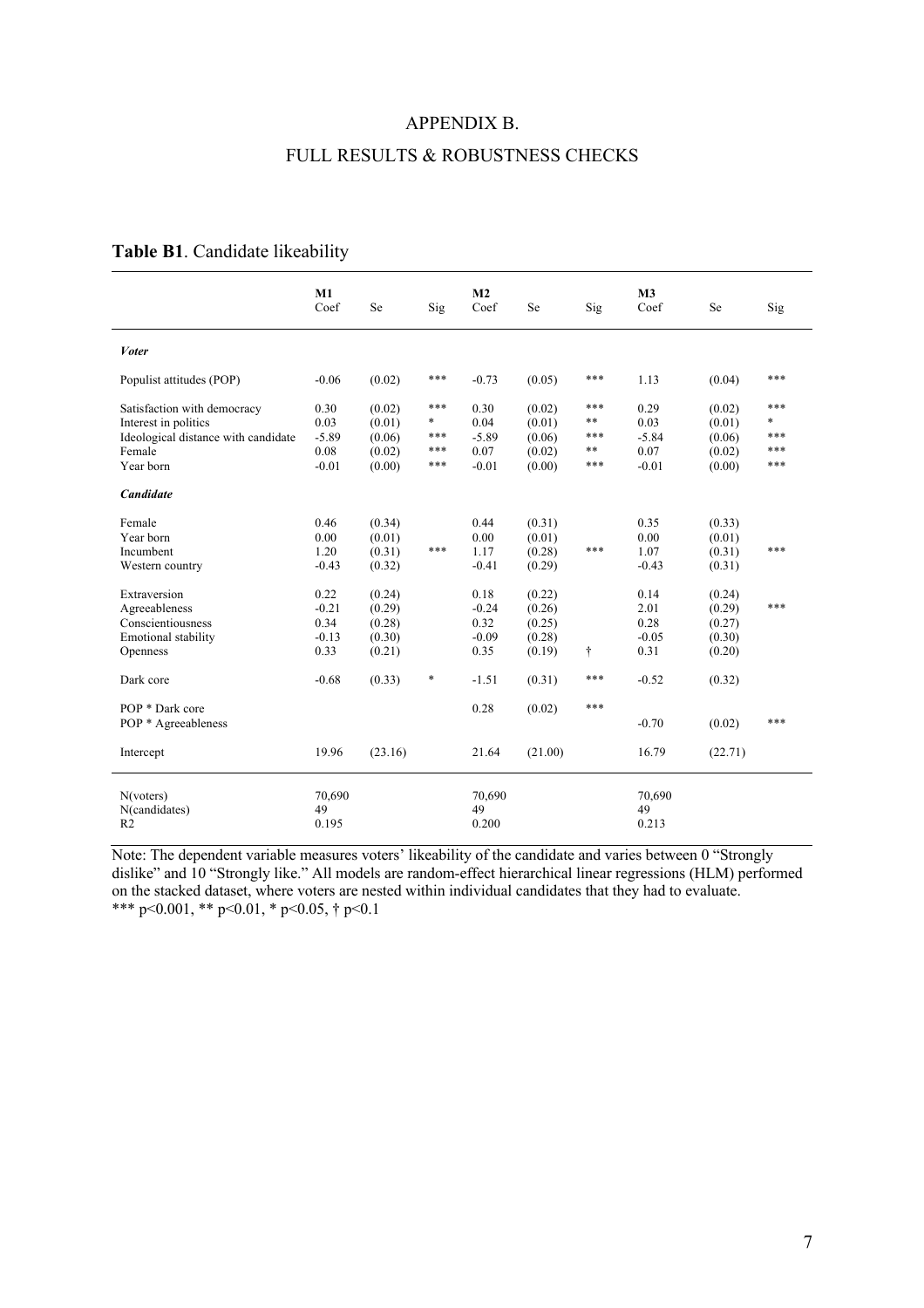|                                     | M1<br>Coef | Se      | Sig | M <sub>2</sub><br>Coef | Se      | Sig    | M3<br>Coef | Se      | Sig    |
|-------------------------------------|------------|---------|-----|------------------------|---------|--------|------------|---------|--------|
| <b>Voter</b>                        |            |         |     |                        |         |        |            |         |        |
| Populist attitudes (POP)            | $-0.29$    | (0.06)  | *** | $-0.90$                | (0.04)  | ***    | $-0.47$    | (0.05)  | ***    |
| Satisfaction with democracy         | 0.30       | (0.02)  | *** | 0.30                   | (0.02)  | ***    | 0.30       | (0.02)  | ***    |
| Interest in politics                | 0.04       | (0.01)  | **  | 0.03                   | (0.01)  | *      | 0.04       | (0.01)  | **     |
| Ideological distance with candidate | $-5.89$    | (0.06)  | *** | $-5.87$                | (0.06)  | ***    | $-5.89$    | (0.06)  | ***    |
| Female                              | 0.07       | (0.02)  | *** | 0.07                   | (0.02)  | **     | 0.07       | (0.02)  | ***    |
| Year born                           | $-0.01$    | (0.00)  | *** | $-0.01$                | (0.00)  | ***    | $-0.01$    | (0.00)  | ***    |
| Candidate                           |            |         |     |                        |         |        |            |         |        |
| Female                              | 0.44       | (0.34)  |     | 0.48                   | (0.35)  |        | 0.45       | (0.32)  |        |
| Year born                           | $-0.00$    | (0.01)  |     | $-0.00$                | (0.01)  |        | $-0.00$    | (0.01)  |        |
| Incumbent                           | 1.15       | (0.28)  | *** | 1.13                   | (0.28)  | ***    | 1.17       | (0.26)  | ***    |
| Western country                     | $-0.43$    | (0.28)  |     | $-0.44$                | (0.28)  |        | $-0.44$    | (0.26)  | t      |
|                                     |            |         |     |                        |         |        |            |         |        |
| Extraversion                        | 0.13       | (0.21)  |     | 0.10                   | (0.22)  |        | 0.13       | (0.20)  |        |
| Agreeableness                       | $-0.40$    | (0.29)  |     | $-0.46$                | (0.30)  |        | $-0.43$    | (0.28)  |        |
| Conscientiousness                   | 0.23       | (0.25)  |     | 0.18                   | (0.26)  |        | 0.22       | (0.24)  |        |
| Emotional stability                 | $-0.17$    | (0.26)  |     | $-0.11$                | (0.27)  |        | $-0.14$    | (0.25)  |        |
| Openness                            | 0.39       | (0.18)  | *   | 0.42                   | (0.19)  | $\ast$ | 0.40       | (0.17)  | *      |
|                                     |            |         |     |                        |         |        |            |         |        |
| Narcissism                          | $-1.12$    | (0.29)  | *** | $-0.79$                | (0.29)  | **     | $-0.84$    | (0.27)  | **     |
| Psychopathy                         | $-0.70$    | (0.33)  | *   | $-1.92$                | (0.34)  | ***    | $-0.71$    | (0.31)  | $\ast$ |
| Machiavellianism                    | 0.74       | (0.31)  | *   | 0.72                   | (0.31)  | *      | 0.15       | (0.30)  |        |
|                                     |            |         |     |                        |         |        |            |         |        |
| POP * Narcissism                    | 0.08       | (0.02)  | *** |                        |         |        |            |         |        |
| POP * Psychopathy                   |            |         |     | 0.38                   | (0.02)  | ***    |            |         |        |
| POP * Machiavellianism              |            |         |     |                        |         |        | 0.18       | (0.02)  | ***    |
|                                     |            |         |     |                        |         |        |            |         |        |
| Intercept                           | 26.53      | (20.55) |     | 28.93                  | (21.05) |        | 27.34      | (19.52) |        |
| N(voters)                           | 70,690     |         |     | 70,690                 |         |        | 70,690     |         |        |
| N(candidates)                       | 49         |         |     | 49                     |         |        | 49         |         |        |
| R <sub>2</sub>                      | 0.204      |         |     | 0.211                  |         |        | 0.205      |         |        |
|                                     |            |         |     |                        |         |        |            |         |        |

#### **Table B2**. Candidate likeability (separate analyses for the three dark traits)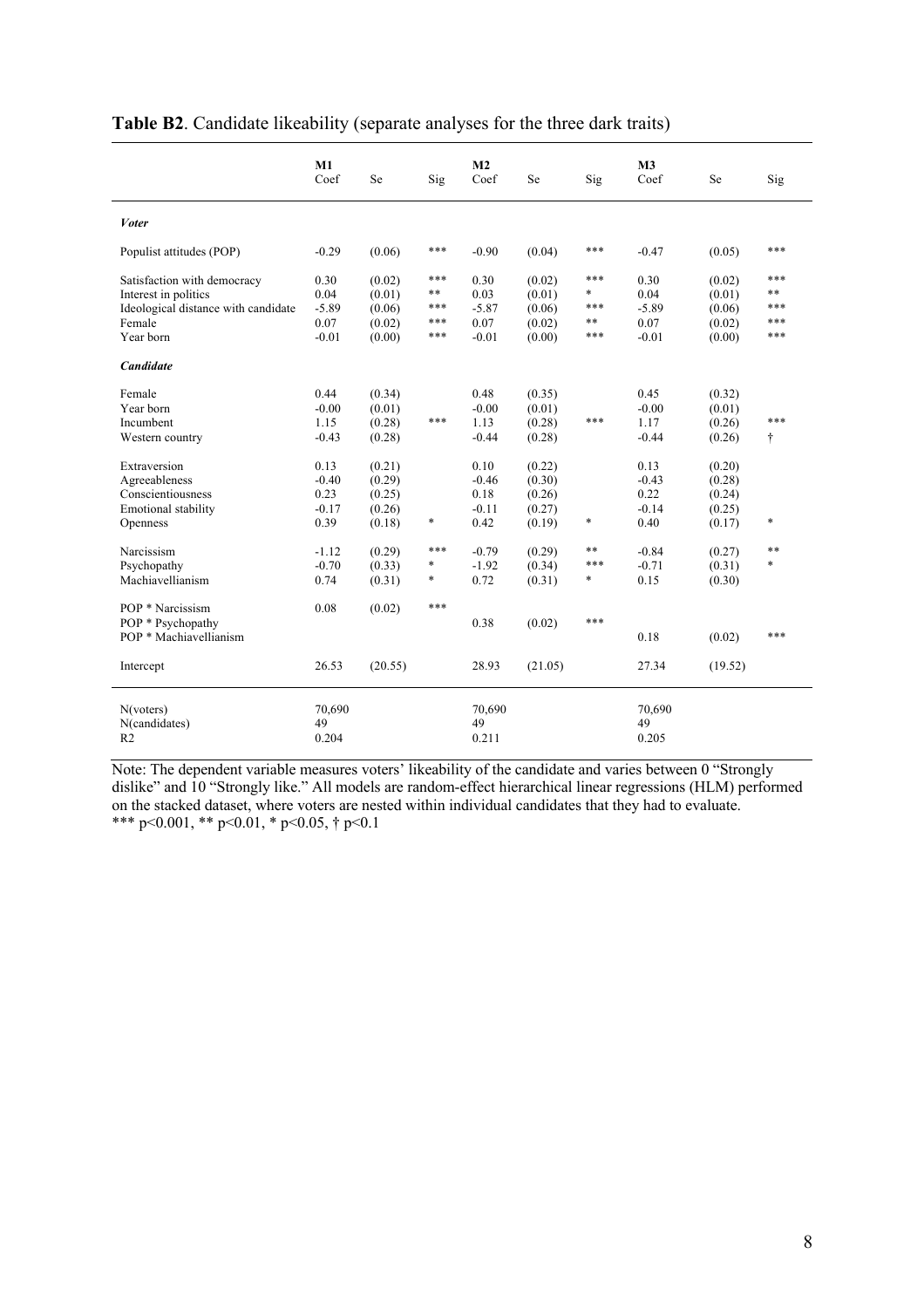|                                              | M1<br>Coef            | Se      | Sig | M <sub>2</sub><br>Coef | Se      | Sig   | M <sub>3</sub><br>Coef | Se      | Sig    |
|----------------------------------------------|-----------------------|---------|-----|------------------------|---------|-------|------------------------|---------|--------|
| <b>V</b> oter                                |                       |         |     |                        |         |       |                        |         |        |
| Populist attitudes (POP)                     | $-0.06$               | (0.02)  | *** | $-0.05$                | (0.02)  | **    | $-0.04$                | (0.02)  | $\ast$ |
| Satisfaction with democracy                  | 0.30                  | (0.02)  | *** | 0.30                   | (0.02)  | ***   | 0.30                   | (0.02)  | ***    |
| Interest in politics                         | 0.03                  | (0.01)  | *   | 0.03                   | (0.01)  | **    | 0.03                   | (0.01)  | *      |
| Ideological distance with candidate          | $-5.89$               | (0.06)  | *** | $-5.89$                | (0.06)  | ***   | $-5.86$                | (0.06)  | ***    |
| Female                                       | 0.08                  | (0.02)  | *** | 0.07                   | (0.02)  | ***   | 0.07                   | (0.02)  | ***    |
| Year born                                    | $-0.01$               | (0.00)  | *** | $-0.01$                | (0.00)  | ***   | $-0.01$                | (0.00)  | ***    |
| Candidate                                    |                       |         |     |                        |         |       |                        |         |        |
| Female                                       | 0.50                  | (0.36)  |     | 0.50                   | (0.32)  |       | 0.41                   | (0.34)  |        |
| Year born                                    | 0.00                  | (0.01)  |     | 0.00                   | (0.01)  |       | $-0.00$                | (0.01)  |        |
| Incumbent                                    | 1.18                  | (0.33)  | *** | 1.16                   | (0.30)  | ***   | 1.03                   | (0.32)  | **     |
| Western country                              | $-0.40$               | (0.33)  |     | $-0.40$                | (0.29)  |       | $-0.41$                | (0.32)  |        |
| Extraversion (adjusted)                      | 0.15                  | (0.25)  |     | 0.14                   | (0.22)  |       | 0.11                   | (0.25)  |        |
| Agreeableness (adjusted)                     | $-0.13$               | (0.32)  |     | $-0.15$                | (0.28)  |       | 2.31                   | (0.32)  | ***    |
| Conscientiousness (adjusted)                 | 0.42                  | (0.29)  |     | 0.41                   | (0.26)  |       | 0.36                   | (0.28)  |        |
| Emotional stability (adjusted)               | $-0.23$               | (0.32)  |     | $-0.22$                | (0.28)  |       | $-0.16$                | (0.31)  |        |
| Openness (adjusted)                          | 0.37                  | (0.24)  |     | 0.37                   | (0.21)  | t     | 0.33                   | (0.23)  |        |
| Dark core (adjusted)                         | $-0.65$               | (0.36)  | ÷   | $-1.03$                | (0.33)  | $***$ | $-0.51$                | (0.35)  |        |
| POP * Dark core (adjusted)                   |                       |         |     | 0.13                   | (0.02)  | ***   |                        |         |        |
| POP * Agreeableness (adjusted)               |                       |         |     |                        |         |       | $-0.77$                | (0.02)  | ***    |
| Intercept                                    | 17.84                 | (24.41) |     | 17.90                  | (21.67) |       | 20.50                  | (23.64) |        |
| N(voters)<br>N(candidates)<br>R <sub>2</sub> | 70,690<br>49<br>0.193 |         |     | 70,690<br>49<br>0.194  |         |       | 70,690<br>49<br>0.208  |         |        |

## **Table B3**. Candidate likeability (adjusted measures of personality)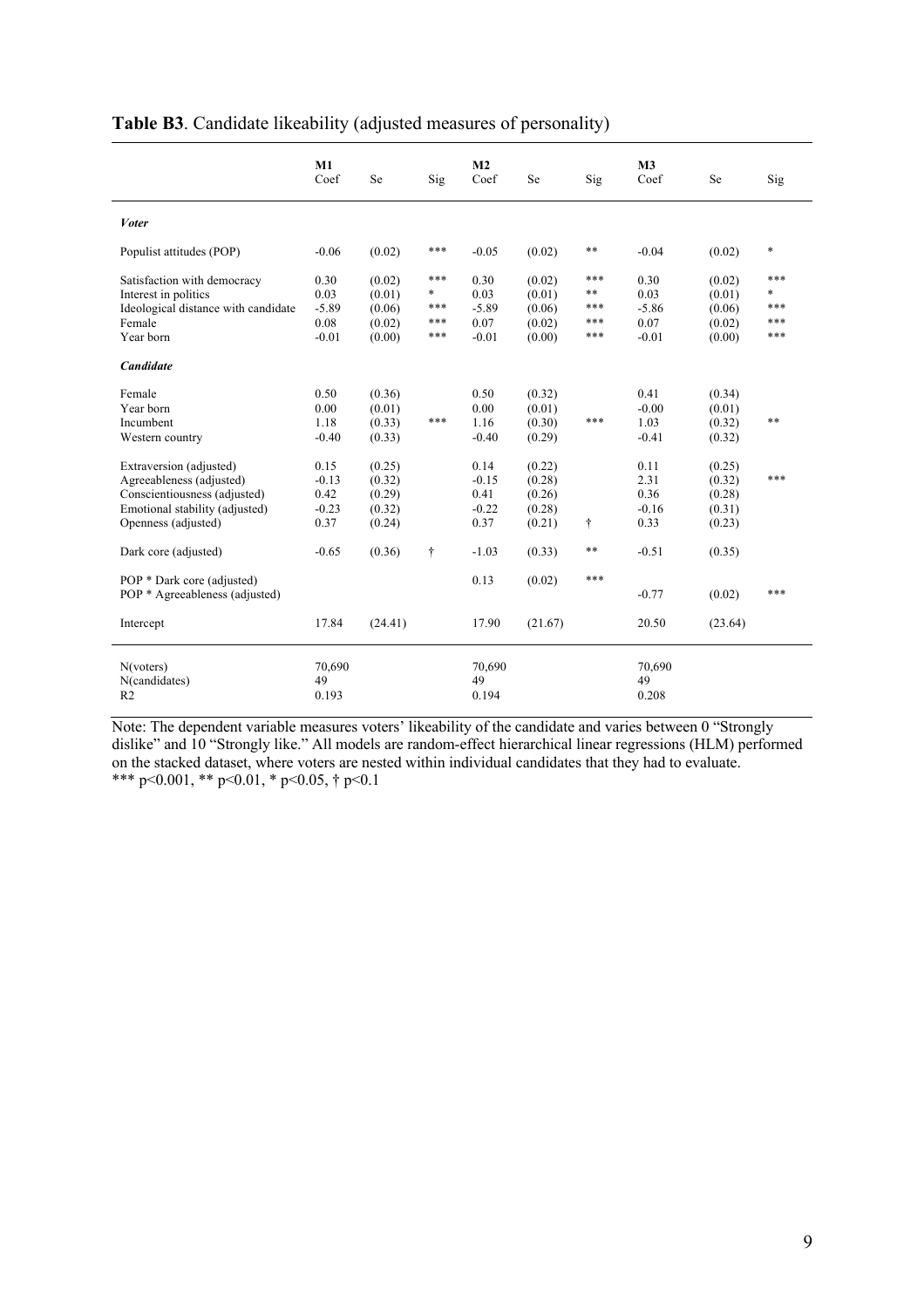|                                                                                                                           | M1<br>Coef                                            | Se                                                       | Sig                            | M <sub>2</sub><br>Coef                                | Se                                                       | Sig                           | M <sub>3</sub><br>Coef                             | Se                                                       | Sig                                |
|---------------------------------------------------------------------------------------------------------------------------|-------------------------------------------------------|----------------------------------------------------------|--------------------------------|-------------------------------------------------------|----------------------------------------------------------|-------------------------------|----------------------------------------------------|----------------------------------------------------------|------------------------------------|
| <b>V</b> oter                                                                                                             |                                                       |                                                          |                                |                                                       |                                                          |                               |                                                    |                                                          |                                    |
| Populist attitudes (POP)                                                                                                  | $-0.06$                                               | (0.02)                                                   | ***                            | $-0.73$                                               | (0.05)                                                   | ***                           | 1.13                                               | (0.04)                                                   | ***                                |
| Satisfaction with democracy<br>Interest in politics<br>Ideological distance with candidate<br>Female<br>Year born         | 0.30<br>0.03<br>$-5.89$<br>0.08<br>$-0.01$            | (0.02)<br>(0.01)<br>(0.06)<br>(0.02)<br>(0.00)           | ***<br>**<br>***<br>***<br>*** | 0.30<br>0.04<br>$-5.88$<br>0.07<br>$-0.01$            | (0.02)<br>(0.01)<br>(0.06)<br>(0.02)<br>(0.00)           | ***<br>**<br>***<br>**<br>*** | 0.29<br>0.03<br>$-5.84$<br>0.07<br>$-0.01$         | (0.02)<br>(0.01)<br>(0.06)<br>(0.02)<br>(0.00)           | ***<br>$\ast$<br>***<br>***<br>*** |
| <b>Candidate</b>                                                                                                          |                                                       |                                                          |                                |                                                       |                                                          |                               |                                                    |                                                          |                                    |
| Female<br>Year born<br>Incumbent<br>Western country                                                                       | 0.30<br>0.01<br>1.53<br>$-0.49$                       | (0.38)<br>(0.01)<br>(0.35)<br>(0.39)                     | ***                            | 0.28<br>0.00<br>1.49<br>$-0.46$                       | (0.34)<br>(0.01)<br>(0.32)<br>(0.35)                     | ***                           | 0.22<br>0.00<br>1.41<br>$-0.49$                    | (0.37)<br>(0.01)<br>(0.35)<br>(0.38)                     | ***                                |
| Extraversion<br>Agreeableness<br>Conscientiousness<br><b>Emotional stability</b><br>Openness                              | 0.40<br>$-0.23$<br>0.40<br>$-0.09$<br>0.34            | (0.26)<br>(0.33)<br>(0.31)<br>(0.34)<br>(0.28)           |                                | 0.35<br>$-0.28$<br>0.37<br>$-0.05$<br>0.37            | (0.24)<br>(0.30)<br>(0.28)<br>(0.31)<br>(0.25)           |                               | 0.33<br>1.94<br>0.34<br>$-0.01$<br>0.33            | (0.26)<br>(0.33)<br>(0.31)<br>(0.33)<br>(0.27)           | ***                                |
| Dark core                                                                                                                 | $-0.97$                                               | (0.37)                                                   | **                             | $-1.79$                                               | (0.34)                                                   | ***                           | $-0.83$                                            | (0.36)                                                   | *                                  |
| POP * Dark core<br>POP * Agreeableness                                                                                    |                                                       |                                                          |                                | 0.28                                                  | (0.02)                                                   | ***                           | $-0.70$                                            | (0.02)                                                   | ***                                |
| <b>Experts</b>                                                                                                            |                                                       |                                                          |                                |                                                       |                                                          |                               |                                                    |                                                          |                                    |
| Percent domestic<br>Average familiarity<br>Average simplicity<br>Average left-right<br>Percent female<br>Percent with PhD | 0.27<br>$-0.27$<br>0.27<br>$-0.05$<br>$-2.00$<br>0.96 | (1.36)<br>(0.37)<br>(0.21)<br>(0.27)<br>(1.29)<br>(1.11) |                                | 0.34<br>$-0.24$<br>0.27<br>$-0.04$<br>$-1.86$<br>0.94 | (1.23)<br>(0.34)<br>(0.19)<br>(0.24)<br>(1.16)<br>(1.00) |                               | 0.38<br>$-0.20$<br>0.26<br>0.02<br>$-1.99$<br>1.02 | (1.33)<br>(0.36)<br>(0.20)<br>(0.26)<br>(1.26)<br>(1.09) |                                    |
| N ratings Big Five<br>N ratings Dark Triad                                                                                | $-0.06$<br>0.08                                       | (0.05)<br>(0.05)                                         |                                | $-0.06$<br>0.08                                       | (0.05)<br>(0.05)                                         |                               | $-0.05$<br>0.07                                    | (0.05)<br>(0.05)                                         |                                    |
| Intercept                                                                                                                 | 10.42                                                 | (25.72)                                                  |                                | 13.29                                                 | (23.26)                                                  |                               | 9.72                                               | (25.16)                                                  |                                    |
| N(voters)<br>N(candidates)<br>R <sub>2</sub>                                                                              | 70.690<br>49<br>0.208                                 |                                                          |                                | 70.690<br>49<br>0.212                                 |                                                          |                               | 70.690<br>49<br>0.223                              |                                                          |                                    |

## **Table B4**. Candidate likeability (controlling for average expert profile)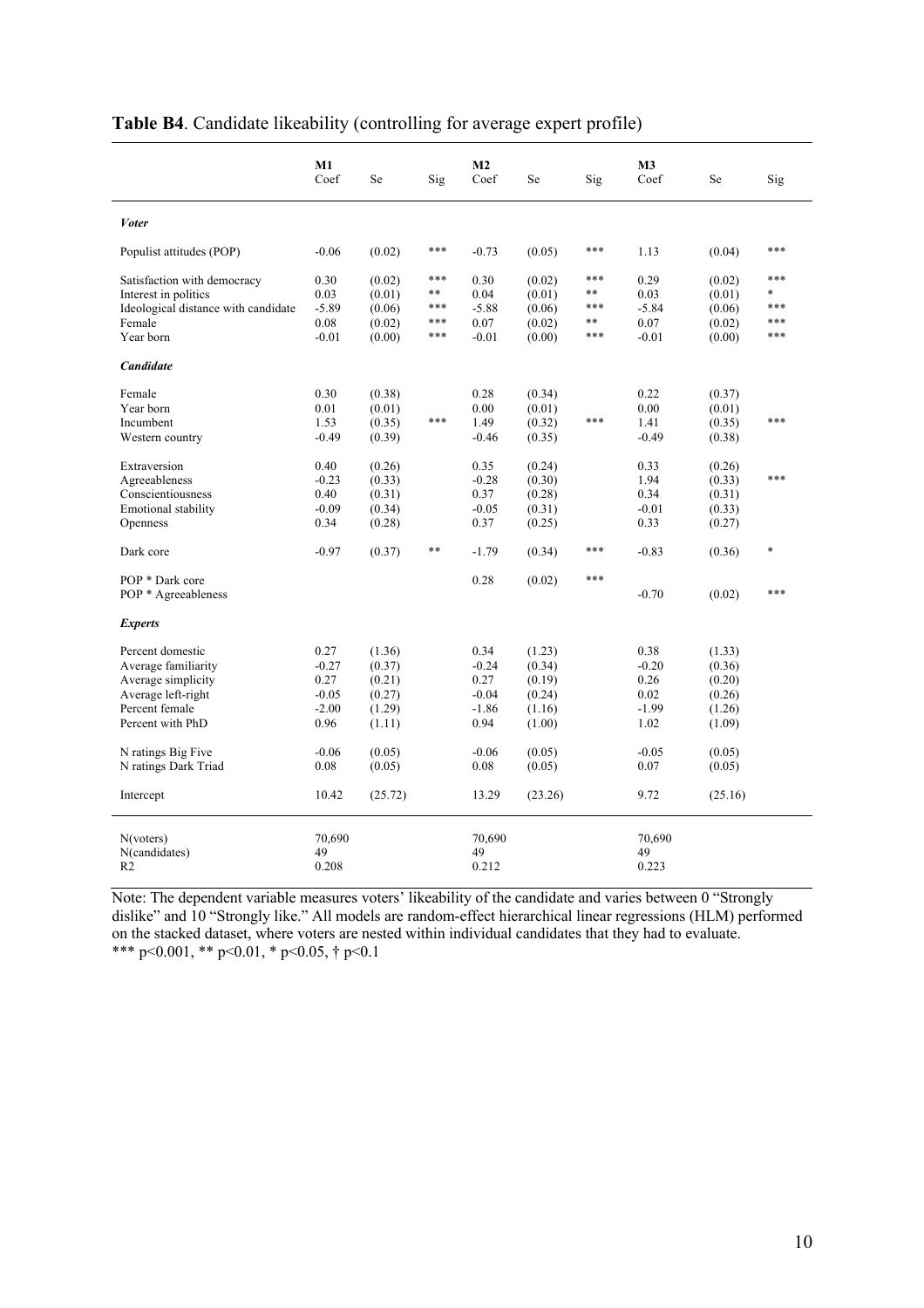|                                              | M1<br>Coef            | Se      | Sig       | M <sub>2</sub><br>Coef | Se      | Sig | M3<br>Coef            | Se      | Sig    |
|----------------------------------------------|-----------------------|---------|-----------|------------------------|---------|-----|-----------------------|---------|--------|
| <b>V</b> oter                                |                       |         |           |                        |         |     |                       |         |        |
| Populist attitudes (POP)                     | $-0.04$               | (0.02)  | $\ast$    | $-0.76$                | (0.06)  | *** | 1.20                  | (0.04)  | ***    |
| Satisfaction with democracy                  | 0.26                  | (0.02)  | ***       | 0.25                   | (0.02)  | *** | 0.25                  | (0.02)  | ***    |
| Interest in politics                         | $-0.07$               | (0.02)  | **        | $-0.07$                | (0.02)  | **  | $-0.08$               | (0.02)  | ***    |
| Ideological distance with candidate          | $-6.50$               | (0.07)  | ***       | $-6.49$                | (0.07)  | *** | $-6.42$               | (0.07)  | ***    |
| Female                                       | 0.07                  | (0.03)  | **        | 0.07                   | (0.03)  | *   | 0.07                  | (0.03)  | $\ast$ |
| Year born                                    | $-0.01$               | (0.00)  | ***       | $-0.01$                | (0.00)  | *** | $-0.01$               | (0.00)  | ***    |
| <b>Candidate</b>                             |                       |         |           |                        |         |     |                       |         |        |
| Female                                       | 0.44                  | (0.38)  |           | 0.41                   | (0.34)  |     | 0.34                  | (0.36)  |        |
| Year born                                    | $-0.00$               | (0.01)  |           | 0.00                   | (0.01)  |     | $-0.00$               | (0.01)  |        |
| Incumbent                                    | 1.27                  | (0.35)  | ***       | 1.24                   | (0.31)  | *** | 1.14                  | (0.34)  | ***    |
| Western country                              | $-0.37$               | (0.35)  |           | $-0.34$                | (0.32)  |     | $-0.38$               | (0.34)  |        |
| Extraversion                                 | 0.23                  | (0.27)  |           | 0.20                   | (0.24)  |     | 0.15                  | (0.26)  |        |
| Agreeableness                                | $-0.17$               | (0.32)  |           | $-0.21$                | (0.29)  |     | 2.08                  | (0.32)  | ***    |
| Conscientiousness                            | 0.43                  | (0.31)  |           | 0.41                   | (0.28)  |     | 0.37                  | (0.30)  |        |
| Emotional stability                          | $-0.20$               | (0.34)  |           | $-0.16$                | (0.30)  |     | $-0.13$               | (0.33)  |        |
| Openness                                     | 0.33                  | (0.23)  |           | 0.35                   | (0.21)  | t   | 0.30                  | (0.22)  |        |
|                                              |                       |         |           |                        |         |     |                       |         |        |
| Dark core                                    | $-0.72$               | (0.37)  | $\dagger$ | $-1.59$                | (0.34)  | *** | $-0.56$               | (0.36)  |        |
| POP * Dark core                              |                       |         |           | 0.30                   | (0.03)  | *** |                       |         |        |
| POP * Agreeableness                          |                       |         |           |                        |         |     | $-0.73$               | (0.02)  | ***    |
| Intercept                                    | 21.33                 | (25.77) |           | 22.82                  | (23.17) |     | 18.11                 | (24.92) |        |
| N(voters)<br>N(candidates)<br>R <sub>2</sub> | 45,019<br>49<br>0.239 |         |           | 45,019<br>49<br>0.245  |         |     | 45,019<br>49<br>0.259 |         |        |

| Table B5. Candidate likeability (only respondents that follow politics in the media closely) |  |  |  |
|----------------------------------------------------------------------------------------------|--|--|--|
|                                                                                              |  |  |  |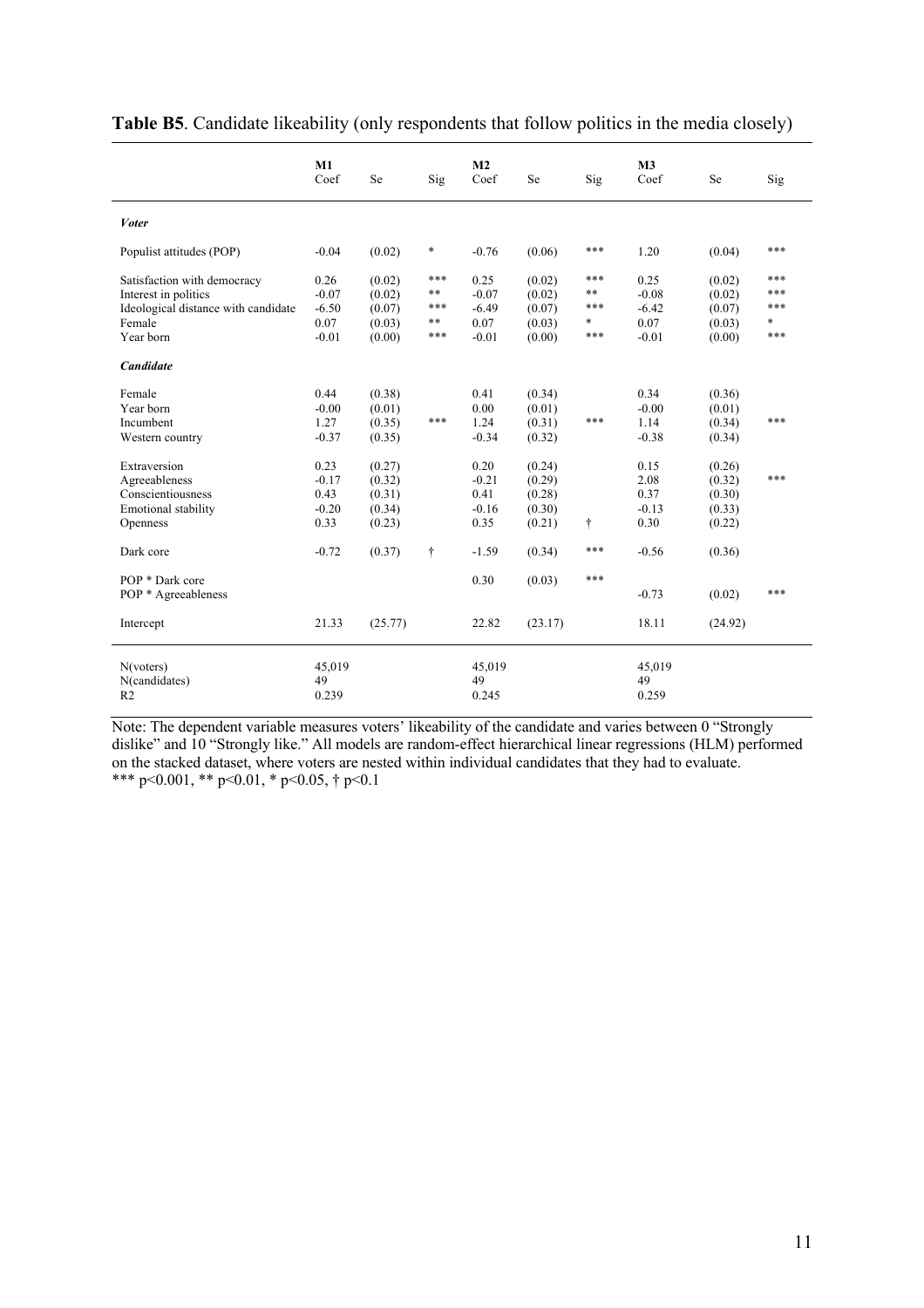|                                                                                                                   | M1<br>Coef                                 | Se                                             | Sig                             | M <sub>2</sub><br>Coef                     | Se                                             | Sig                                 | M <sub>3</sub><br>Coef                     | Se                                             | Sig                                |
|-------------------------------------------------------------------------------------------------------------------|--------------------------------------------|------------------------------------------------|---------------------------------|--------------------------------------------|------------------------------------------------|-------------------------------------|--------------------------------------------|------------------------------------------------|------------------------------------|
| <b>Voter</b>                                                                                                      |                                            |                                                |                                 |                                            |                                                |                                     |                                            |                                                |                                    |
| Populist attitudes (POP)                                                                                          | $-0.49$                                    | (0.02)                                         | ***                             | $-0.73$                                    | (0.05)                                         | ***                                 | 1.13                                       | (0.04)                                         | ***                                |
| Satisfaction with democracy<br>Interest in politics<br>Ideological distance with candidate<br>Female<br>Year born | 0.31<br>0.03<br>$-5.81$<br>0.06<br>$-0.01$ | (0.02)<br>(0.01)<br>(0.06)<br>(0.02)<br>(0.00) | ***<br>*<br>***<br>$***$<br>*** | 0.30<br>0.04<br>$-5.89$<br>0.07<br>$-0.01$ | (0.02)<br>(0.01)<br>(0.06)<br>(0.02)<br>(0.00) | ***<br>$***$<br>***<br>$***$<br>*** | 0.29<br>0.03<br>$-5.84$<br>0.07<br>$-0.01$ | (0.02)<br>(0.01)<br>(0.06)<br>(0.02)<br>(0.00) | ***<br>$\ast$<br>***<br>***<br>*** |
| Candidate                                                                                                         |                                            |                                                |                                 |                                            |                                                |                                     |                                            |                                                |                                    |
| Female<br>Year born<br>Incumbent<br>Western country                                                               | 0.31<br>0.00<br>1.15<br>$-0.37$            | (0.33)<br>(0.01)<br>(0.30)<br>(0.31)           | ***                             | 0.38<br>0.00<br>1.22<br>$-0.33$            | (0.31)<br>(0.01)<br>(0.29)<br>(0.30)           | ***                                 | 0.29<br>0.00<br>1.12<br>$-0.34$            | (0.34)<br>(0.01)<br>(0.31)<br>(0.32)           | ***                                |
| Extraversion<br>Agreeableness<br>Conscientiousness<br><b>Emotional stability</b><br>Openness                      | 0.10<br>$-0.11$<br>0.28<br>$-0.04$<br>0.34 | (0.24)<br>(0.32)<br>(0.27)<br>(0.29)<br>(0.20) | t                               | 0.10<br>$-0.07$<br>0.31<br>$-0.04$<br>0.35 | (0.23)<br>(0.31)<br>(0.25)<br>(0.28)<br>(0.19) | t                                   | 0.05<br>2.20<br>0.27<br>0.00<br>0.32       | (0.25)<br>(0.34)<br>(0.27)<br>(0.30)<br>(0.20) | ***                                |
| Dark core                                                                                                         | $-0.59$                                    | (0.31)                                         | t                               | $-1.48$                                    | (0.31)                                         | ***                                 | $-0.49$                                    | (0.32)                                         |                                    |
| Populist                                                                                                          | $-3.58$                                    | (0.45)                                         | ***                             | 0.42                                       | (0.42)                                         |                                     | 0.46                                       | (0.45)                                         |                                    |
| POP * Populist<br>POP * Dark core<br>POP * Agreeableness                                                          | 1.22                                       | (0.03)                                         | ***                             | 0.28                                       | (0.02)                                         | ***                                 | $-0.70$                                    | (0.02)                                         | ***                                |
| Intercept                                                                                                         | 20.02                                      | (21.97)                                        |                                 | 20.24                                      | (21.07)                                        |                                     | 15.25                                      | (22.61)                                        |                                    |
| N(voters)<br>N(candidates)<br>R <sub>2</sub>                                                                      | 70,690<br>49<br>0.219                      |                                                |                                 | 70,690<br>49<br>0.199                      |                                                |                                     | 70,690<br>49<br>0.212                      |                                                |                                    |

## **Table B6**. Candidate likeability (controlling for candidate populism)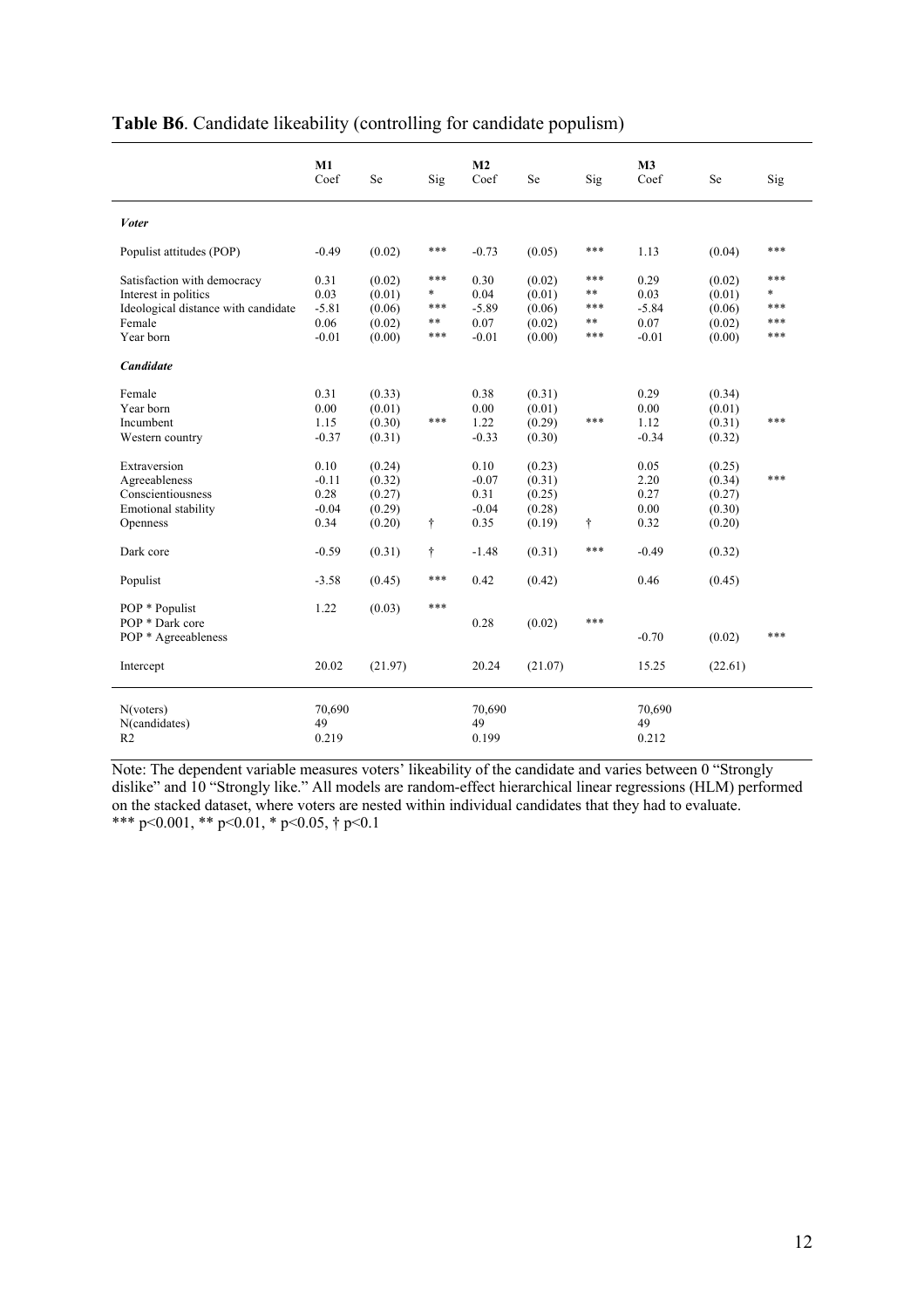|                          |                  | $\mathbf E$ | A                    | $\mathsf{C}$ | $\mathop{\hbox{\rm Es}}$ | $\mathcal{O}$ | $\mathbf N$ | ${\bf P}$ |
|--------------------------|------------------|-------------|----------------------|--------------|--------------------------|---------------|-------------|-----------|
| Extraversion (E)         | r                |             |                      |              |                          |               |             |           |
|                          | $\boldsymbol{p}$ |             |                      |              |                          |               |             |           |
| Agreeableness (A)        | r                | $-0.23$     | $\ddot{\phantom{a}}$ |              |                          |               |             |           |
|                          | $\boldsymbol{p}$ | 0.110       |                      |              |                          |               |             |           |
| Conscientiousness (C)    | r                | $-0.19$     | 0.39                 |              |                          |               |             |           |
|                          | $\boldsymbol{p}$ | 0.180       | 0.006                |              |                          |               |             |           |
| Emotional stability (Es) | r                | $-0.43$     | 0.63                 | 0.72         |                          |               |             |           |
|                          | $\boldsymbol{p}$ | 0.002       | 0.000                | 0.000        |                          |               |             |           |
| Openness (O)             | $\boldsymbol{r}$ | 0.35        | 0.38                 | 0.20         | 0.11                     |               |             |           |
|                          | $\boldsymbol{p}$ | 0.012       | 0.006                | 0.162        | 0.466                    |               |             |           |
| Narcissism (N)           | $\boldsymbol{r}$ | 0.49        | $-0.37$              | $-0.32$      | $-0.49$                  | $-0.07$       |             |           |
|                          | $\boldsymbol{p}$ | 0.000       | 0.010                | 0.026        | 0.000                    | 0.651         |             |           |
| Psychopathy (P)          | $\boldsymbol{r}$ | 0.43        | $-0.69$              | $-0.50$      | $-0.63$                  | $-0.20$       | 0.60        |           |
|                          | $\boldsymbol{p}$ | 0.002       | 0.000                | 0.000        | 0.000                    | 0.168         | 0.000       |           |
| Machiavellianism (M)     | r                | 0.53        | $-0.39$              | $-0.27$      | $-0.44$                  | $-0.09$       | 0.78        | 0.70      |
|                          | $\boldsymbol{p}$ | 0.000       | 0.006                | 0.059        | 0.002                    | 0.532         | 0.000       | 0.000     |

# **Table B7**. Zero-order correlations (candidate personality traits)

 $N=49$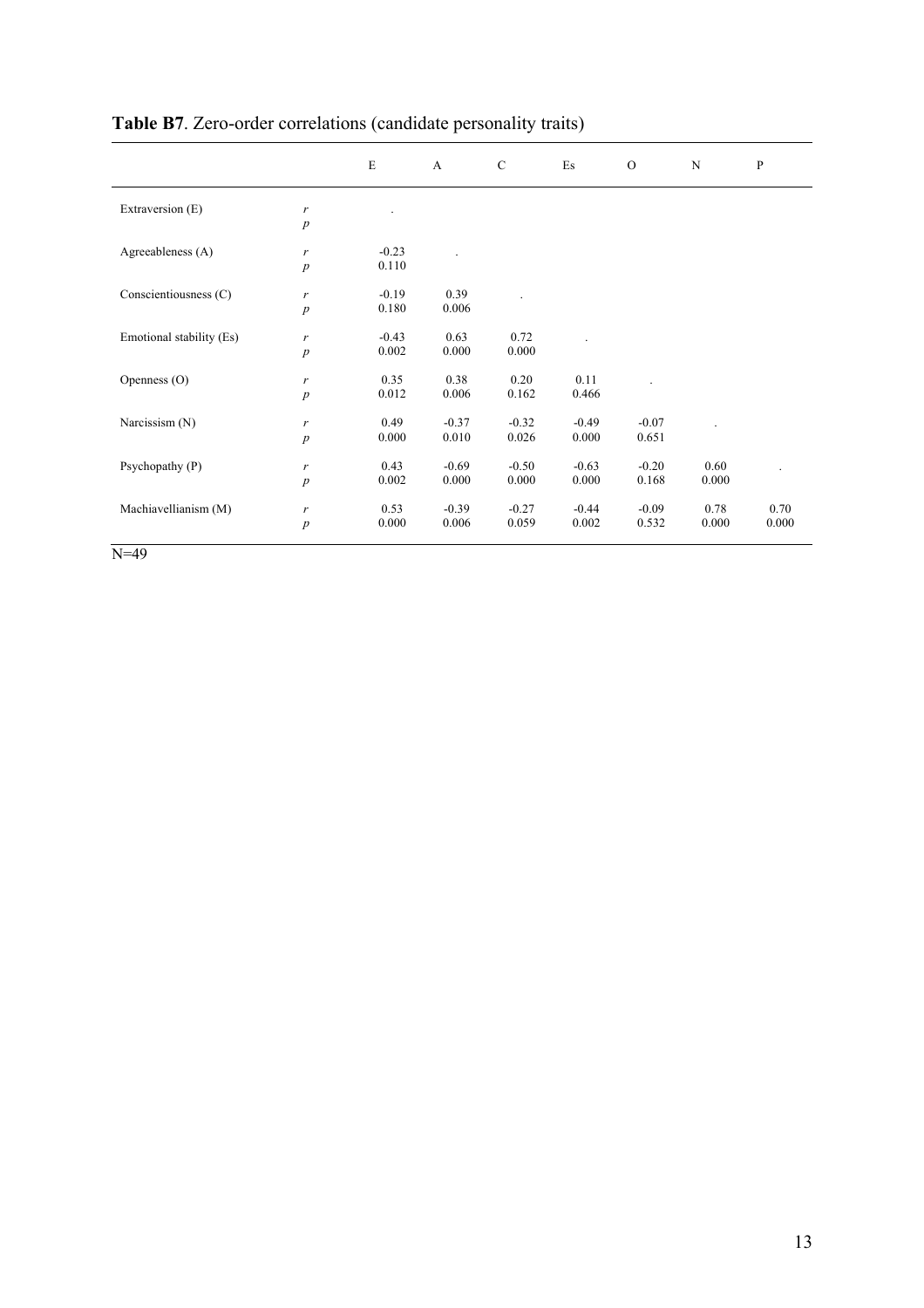



Marginal effects with 95% confidence intervals based on coefficients in Table B3 (M2 and M3). All other variables fixed at their mean value.